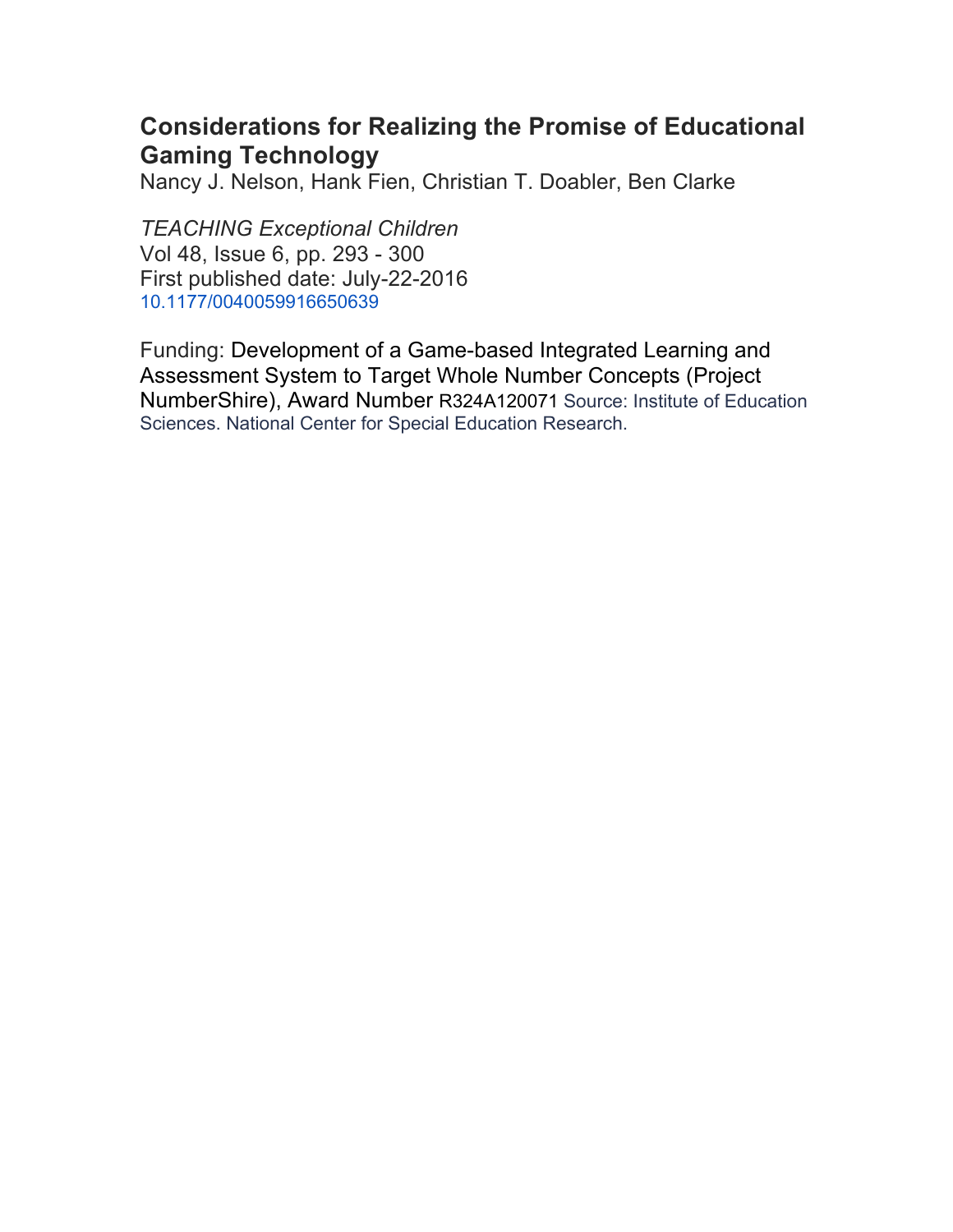# Considerations for Realizing the Promise of Educational Gaming Technology

## Nancy J. Nelson, Hank Fien, Christian T. Doabler, and Ben Clarke

*Hope Elementary School recently purchased tablets for all of its students to facilitate the use of technology in the classroom. The principal at Hope Elementary understands that technology can be an efficient and effective way for teachers to access materials and differentiate instruction to support the achievement of all learners. However, some teachers are struggling to determine how to best use the tablets in the classroom. Ms. Williams is a special education teacher at Hope Elementary School. She is excited about the tablet initiative and has a number of ideas about ways she can effectively and meaningfully integrate technology into instruction. The principal at Hope Elementary has asked Ms. Williams to serve as an example for other teachers at the school to help alleviate their concerns about using technology in the classroom. The principal is confident if other teachers see the way Ms. Williams is taking advantage of the schoolpurchased tablets to differentiate and individualize instruction, they will be better able to differentiate their own instruction to prevent academic difficulty and improve student outcomes in math, literacy, and other content areas.*

The principal at Hope Elementary is not alone in her vision for education

technology, nor is she alone in her dilemma. Education technology, or "the application of technology to teaching and learning" (Edyburn, 2013, p. 9), is at the center of a number of national initiatives. To provide education in the 21st century, schools and districts are increasingly turning to technology for many services, including information access, data management, assessment, instruction, and intervention (ConnectEd Initiative; White House, 2013). In addition, it is clear that student fluency using technology is essential to their prospects for careers in the "digital age." The number of jobs available in science, technology, engineering, and mathematics (STEM) fields has outpaced non-STEM job growth 3:1 in the last decade, a trend that is expected to continue (Langdon, McKittrick, Beede, Khan, & Doms, 2011).

In the past 30 years, technology has played an important and evolving role in U.S. schools—from the introduction of the personal computer in the 1970s and '80s to laptops in the '90s, followed by LCD projectors and SMART Boards, learning management systems and student information systems, high-speed Internet and Wi-Fi, social media, tablets, and other mobile and assistive devices. Learning games and

apps is one area of education technology where there has been exponential growth in the last decade. For example, in June 2008, the Apple App Store did not exist. In January 2012, less than 4 years later, Apple reported the availability of 20,000 educational apps being accessed on more than 1.5 million devices in schools around the world (Rao, 2012). Apple now has available in its App Store more than 80,000 educational apps (Apple, 2015), and it manages traffic approaching millions of downloads each day (Friedman, 2013). One can barely keep up with the pace at which new educational games and apps are being introduced and digested in the market. With so many choices available, how do schools and teachers decide what to use? How do they have confidence their choices will result in desired outcomes?

# With so many choices available, how do schools and teachers decide what educational games and apps to use?

These are fair questions that plague many teachers, school administrators, and parents. Although there are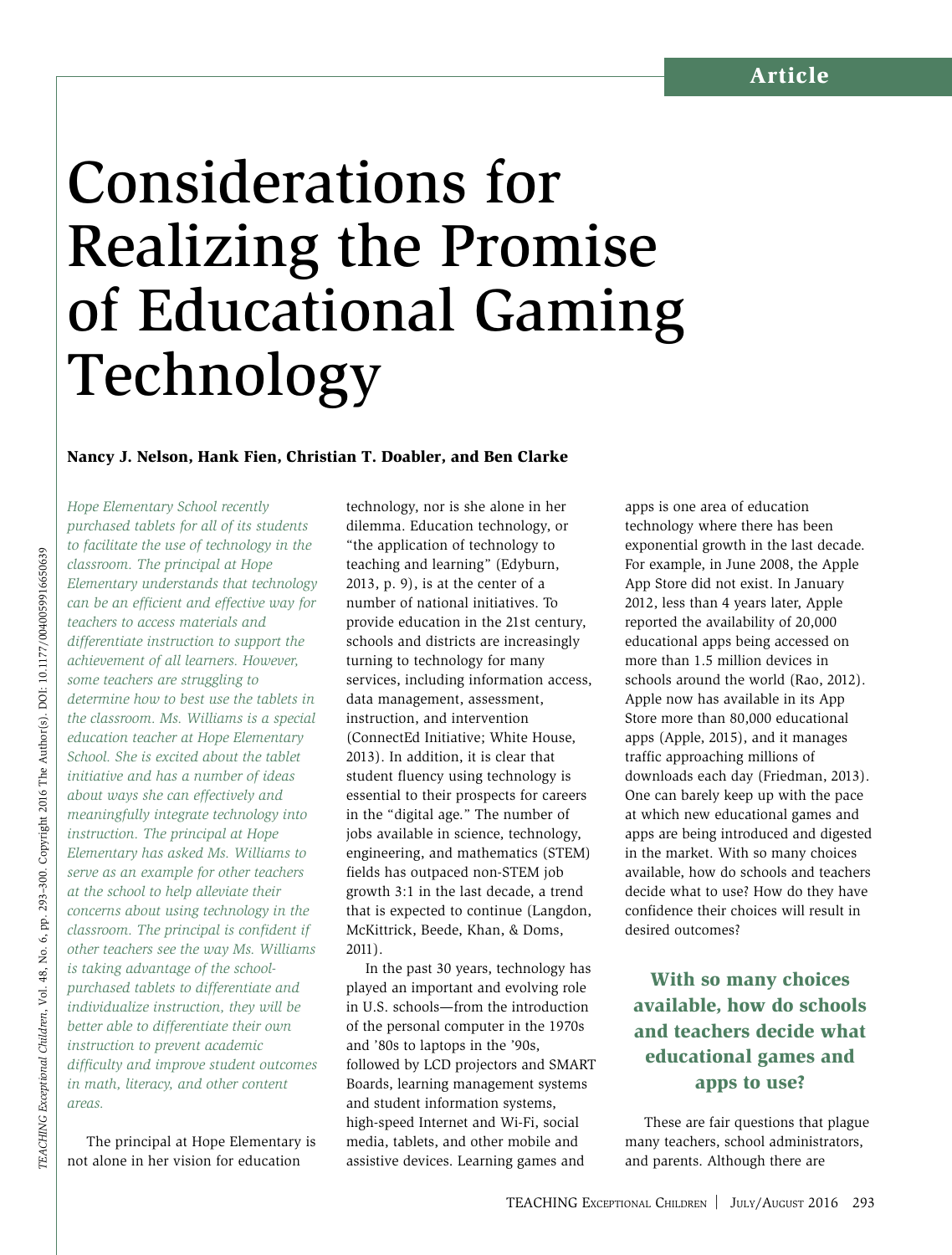numerous education technology products available, there is a lack of information about the quality and effectiveness of these products. Arguably, two sources of information should influence teachers' decisions about whether to use a product, including the degree to which a product has been vetted by experts (e.g., content standards, evidencebased curriculum design features, engaging gaming features) and the evidence base demonstrating the effectiveness of those interventions (i.e., rigorously designed research studies).

However, many widely available educational games and apps have not been independently evaluated by experts according to important and established criteria. Moreover, the impact of these education technology products on student learning is largely unknown (Young et al., 2012). For instance, in a large-scale clusterrandomized controlled trial of 16 reading and math technology-based interventions designed to test the effects of teachers' use of technology for learning, students in the treatment group (i.e., those receiving educational games and apps) did not perform significantly better than control group students who did not have access to the educational games and apps (Dynarksi et al., 2007). Also, the few studies of technology-based interventions that have been rigorous enough to meet What Works Clearinghouse (WWC) standards have largely demonstrated inconsistent results, with just a handful of interventions resulting in positive or potentially positive effects on student learning (WWC, 2015). With these limitations in mind, it is essential that practitioners proceed cautiously to adopt and implement technology initiatives in schools.

## **Obstacles to Effective Use of Education Technology**

There are several likely reasons that the implementation of education technology has not resulted in desired outcomes in recent years. With regard

to educational games and apps, crucial instructional design elements that have proven efficacious for struggling learners when employed in print-based products (e.g., the unambiguous, clear models; guided practice; and academic feedback that constitute explicit instruction) may have been sacrificed during technology development (Fien, Nelson, Doabler, & Clarke, 2015; Klopfer, Osterweil, & Salen, 2009). For example, many recent technology products have focused narrowly on providing students with opportunities to independently practice skills (e.g., solving math facts, identifying letter sounds), without providing the academic feedback and modeling students need to prevent and correct misconceptions during learning activities. Explicit instruction designed to gradually release control from the "teacher" (i.e., the technology-based program) to the student is essential for building mastery, especially for students with learning disabilities or others at risk for school failure (Kame'enui & Simmons, 1999; Rupley, Blair, & Nichols, 2009). In contrast, other technology-based instructional programs incorporate principles of evidencebased, explicit instruction focused on important content but may overlook the importance of engaging students in learning activities by failing to immerse students in the learning experience.

# Many widely available educational games and apps have not been independently evaluated by experts.

A third possible reason education technology has not reached its potential in schools and classrooms is the lack of articulated purpose for using the technology in the first place. In a recent survey of more than 1,000 teachers, simply providing teachers with such technology tools did not ensure that teachers would use them effectively (Grunwald Associates, 2010). Grunwald Associates (2010) found that teacher perceptions about

the utility and relevance of education technology could influence its effectiveness in classrooms. For years, experts have espoused the potential utility of technology to enhance teachers' practice and student learning but only if technology is used appropriately (Bransford, Brown, & Cocking, 2000)—in other words, to serve an intended purpose.

Another reason educational technology may not result in desired outcomes is the lack of alignment and integration of adopted technology with regular classroom practice. At present, educational games and apps are not developed to necessarily align with other instruction taking place in schools. The lack of alignment with core instruction is problematic because educational games and apps are generally intended to supplement the general curriculum. Without explicit connections between the core program and supplementary interventions, struggling learners, who are frequent recipients of supplementary instruction (e.g., Tier 2 or Tier 3 inventions), may struggle to understand how learning during intervention applies to the general education curriculum (Baker, Fien, & Baker, 2010), introducing confusion in the learning process.

A related issue is the frequent disconnect between education technology and curriculum, generally. The need to integrate technology with regular classroom practice has been acknowledged by federal agencies seeking to support, if not promote, the positive impacts of education technology on outcomes for students with disabilities. For instance, the Office of Special Education Programs (OSEP) has created an entire grant program focused on the development and dissemination of tools and products, including training, that promote effective implementation of education technology in school settings (OSEP, 2014). This OSEP grant program and other initiatives like it that focus on seamlessly integrating technology with the curriculum are intended to help schools realize the promise of education technology for improving student outcomes.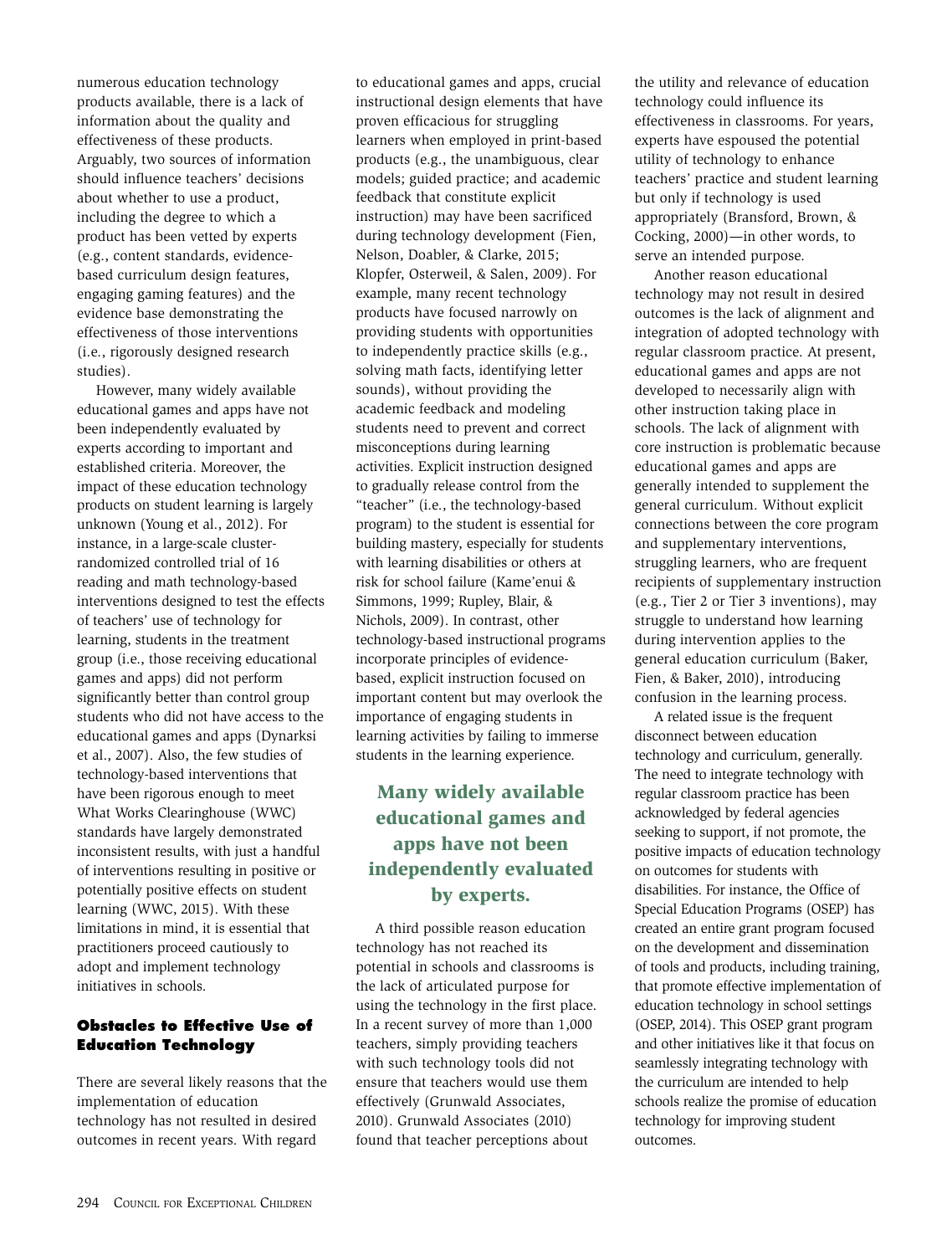

## **Potential Benefits of Education Technology**

Despite a lack of evidence derived from rigorous research, the promise of educational technology to improve educational practice in the 21st century is widely accepted. The National Educational Technology Plan (NETP) called for leveraging technology to "provide engaging and powerful learning experiences, content, and resources and assessments that measure student achievement in meaningful ways" (Atkins et al., 2010, p. v). Technology is an integral part of our everyday lives—school and the workplace not excepted. According to Atkins and colleagues (2010), in the 21st century, "technology-based learning and assessment systems will be pivotal in improving student learning and generating data that can be used to continuously improve the education system at all levels" (p. v). Well-designed educational games and apps—those that integrate the "fun" and engaging features of commercially

available games with evidence-based principles of instructional and technological design—are ostensibly equipped to respond to the NETP call to strategically integrate innovative technology approaches in schools.

According to the Joan Ganz Cooney Center at Sesame Workshop, "digital games offer a promising and untapped opportunity to leverage children's enthusiasm and to help transform learning in America" (Thai, Lowenstein, Ching, & Rejeski, 2009, p. 6). Educational games and apps have the potential to motivate and engage students who have experienced academic difficulty and may be beginning to disengage from school by situating learning experiences in a narrative arc, using characters to teach concepts, employing student-created avatars that interact with other players, allowing opportunities for independent exploration, and incorporating gamebased rewards to sustain student effort (Fien, Doabler, Nelson, Kosty, & Clarke, in press; Klopfer et al., 2009; Young et al., 2012).

Moreover, educational technology can increase instructional intensity by allowing for a higher rate of instructional interactions (i.e., interactions that occur between teachers and students which are designed to support academic success) than can be accommodated during traditional instruction (Fien et al., 2015). Compared to technology-based games that provide practice opportunities to students one-to-one, teachers who instruct sometimes dozens of students in the same class simply do not have the time or ability to provide the same frequency of modeling, practice opportunities, and feedback to individual learners. The frequent input and output required to progress in educational games provides an opportunity rife for meaningful, content-relevant interaction that can accelerate student learning and mastery of targeted concepts and skills through extended practice, feedback, and review.

Educational games and apps also have the capacity to differentiate instruction to support individualization within the classroom. Differentiated instruction involves responding to varied needs of learners in a classroom in order to create the best learning experience possible and maximize student success (Tomlinson, 2000). When developing technology products, gameplay pathways can be designed to differentiate instruction so that students are automatically routed to different activities according to their success or choices in previous activities, which is valuable for special education teachers who manage instruction for students with varied needs. In practice, designing educational technology to differentiate instruction means that students who need more instruction or practice to access and master a target skill receive it, whereas those students who are ready to move on to new content do so—all through a fully automated gaming system.

Finally, educational technology tools, including games and apps, can support teachers in making real-time, data-based decisions that can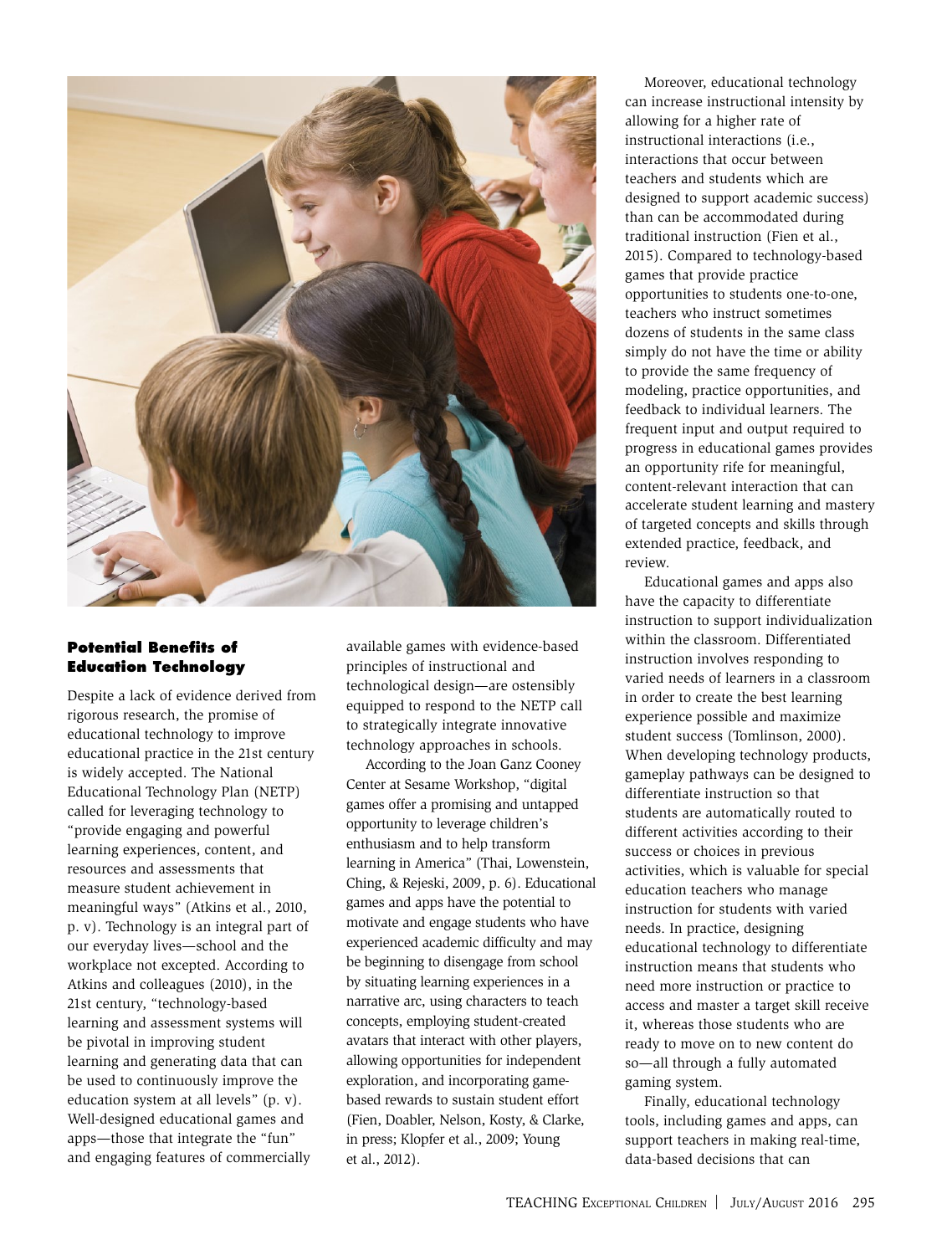#### **Figure 1. Example data dashboard**



contribute to the effectiveness of instruction and interventions (Doabler, Nelson, Fien, Clarke, & McCammon, 2014; Edyburn, 2013). Simple data dashboards that depict student gameplay data according to established criteria (e.g., the Common Core State Standards [CCSS]; National Governors Association Center for Best Practices & Council of Chief State School Officers, 2010) can guide teachers to reteach concepts in classroom lessons the same day. Figure 1 presents an example of a data dashboard for an individual student (Jimmy), depicting student gameplay data according to activities aligned with the CCSS for Mathematics (CCSS-M). In the background, a list of standards Jimmy is learning is color coded according to his performance. In the foreground, a counting and cardinality standard Jimmy appears to be struggling to master during gameplay (K.CC.C.6) is depicted, including the items Jimmy answered correctly and incorrectly. The teacher can look at data such as these to better determine the next steps for working with Jimmy to support his mastery of important content objectives.

## **Effectively Implementing Technology in the Classroom**

If technology is to be an integral part of instruction in the present and future, schools and teachers need strategies that will allow for responsible uptake and use of educational games and apps in a way that is designed to support their implementation toward valued outcomes for students. The NETP urges the education system to "be clear about the outcomes we seek; collaborate to redesign structures and processes for effectiveness, efficiency, and flexibility, continually monitor and measure our performance; and hold ourselves accountable for progress and results every step of the way" (Atkins et al., 2010, p. v). Consistent with the NETP, there are a number of strategies teachers can use to counteract the obstacles and more effectively implement educational games and apps in the classroom to support students with or at risk for learning disabilities. These strategies can be structured in three broad areas: (a) strategies to promote planning for use of education technology, (b) strategies to manage implementation,

and (c) strategies to support data-based decision making using education technology (see Table 1).

#### **Planning Strategies**

To counteract the obstacles associated with planning to use education technology tools, there are several strategies teachers can undertake prior to implementation to support appropriate use of technology.

To support appropriate use of technology (Bransford et al., 2000), teachers should first understand clearly what they are hoping to accomplish by using an education technology tool. For example, if the goal of using the tool is to deliver an intervention to improve early literacy skills, the teacher might review reading curriculum-based measurement (CBM) data and other student data as appropriate to determine a more specific area of need (e.g., phonics, fluency, comprehension). The teacher might also examine the curriculum in use, standards, and individualized educational program (IEP) goals the student is expected to meet in preparation for identifying an educational technology tool.

After a purpose has been established, the teacher aims to identify educational technology tools that are designed to present targeted content in an engaging way, using evidence-based features of instructional and technological design that support struggling learners (i.e., products that incorporate explicit instruction as well as a motivating and engaging platform). If products are not available that target intended content or they are not engaging for students, teachers should consider whether time might be better spent using more traditional instructional methods.

Do research to determine the level of evidence available, if any, for the education technology. The WWC and the National Center on Intensive Intervention (NCII) review rigorous research evaluating the effectiveness of educational programs on student achievement and summarize results for practitioners. Other primary sources (e.g., journal articles) may also be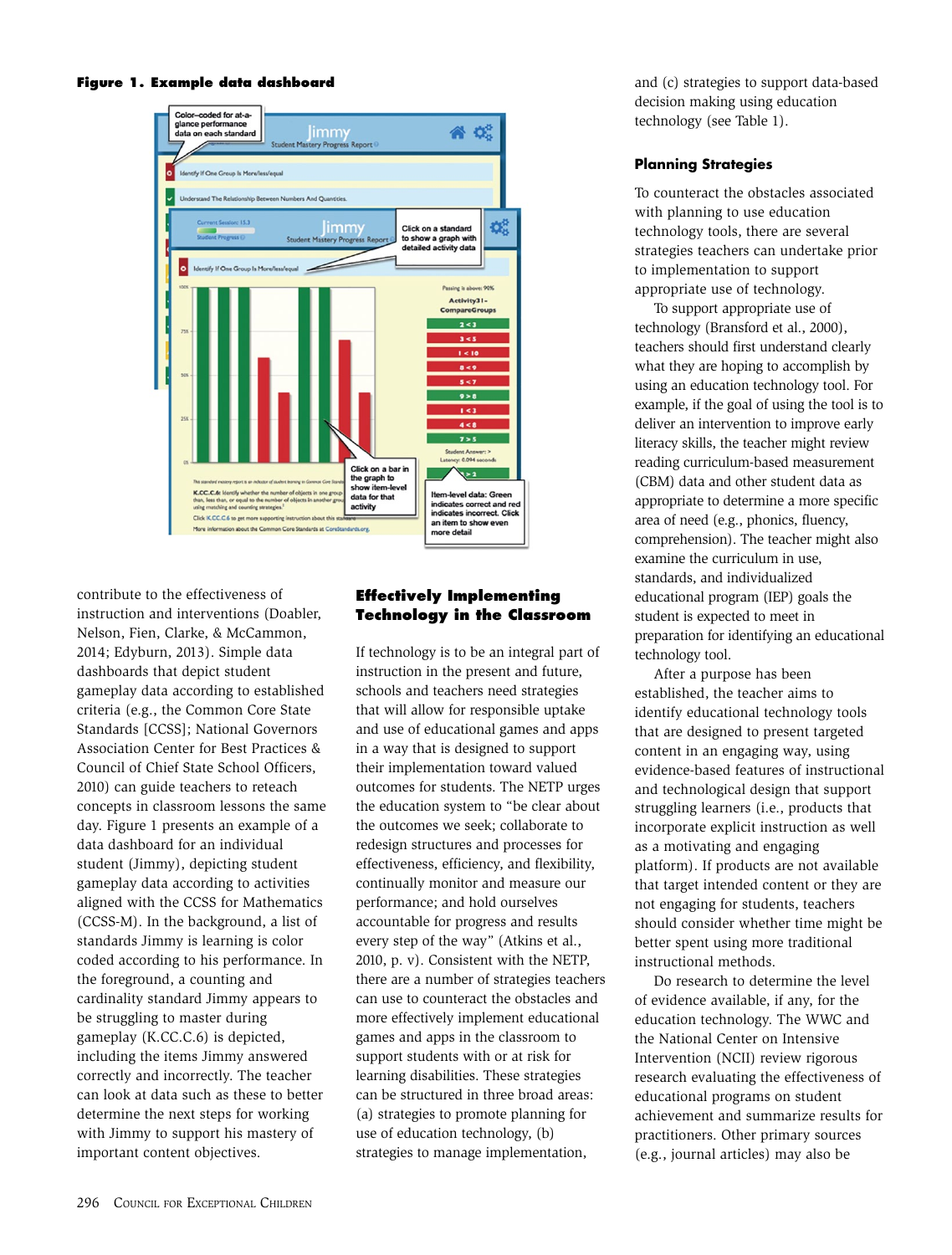#### **Table 1. Strategies to Support the Implementation of Education Technology in Schools**

| <b>Type of strategy</b>    | <b>Strategy</b>                                                                                                                                                                                  | <b>Resources</b>                                                                                   |
|----------------------------|--------------------------------------------------------------------------------------------------------------------------------------------------------------------------------------------------|----------------------------------------------------------------------------------------------------|
| Planning                   | 1. Determine a purpose: Identify the goal of<br>using the education technology tool; in other<br>words, what you need the tool to be able to<br>accomplish.                                      | Standards, curriculum, schoolwide<br>intervention plans, IEP goals, student<br>performance data    |
|                            | 2. Identify products: Identify and review<br>available resources that document expert opinion<br>and features of the technology tool.                                                            | Product website, Common Sense Media<br>and other Internet reviews                                  |
|                            | 3. Do research: Review available evidence for<br>use of the education technology tool to improve<br>student achievement.                                                                         | National Center on Intensive<br>Intervention, What Works<br>Clearinghouse                          |
|                            | 4. Select a product: Obtain access to the<br>education technology tool. Review available<br>manuals and product-provided information and<br>training materials.                                  | Product manuals, scope and sequence,<br>standards alignment documents, PD<br>and training sessions |
|                            | 5. Test the product: Test the education<br>technology tool prior to implementation in an<br>authentic setting.                                                                                   | Product manual, product technical<br>support, school or district IT support                        |
|                            | 6. Preview the product: Examine education<br>technology tool content prior to user access and<br>take notes as needed.                                                                           | Education technology tool and other<br>materials required for use                                  |
| Implementation             | 7. Prepare to use: Identify organizational<br>structures for management of materials.                                                                                                            | Storage space, schedules                                                                           |
|                            | 8. Teach users: Directly teach users how the<br>education technology tool works and materials<br>management structures.                                                                          | Lesson plan, educational technology<br>tool, and other materials required for<br>use               |
|                            | 9. Connect to instruction: Make connections to<br>the education technology tool in other contexts<br>(ongoing).                                                                                  | Preview lesson plans, other<br>curriculum, and data sources                                        |
| Data-based decision making | 10. Review progress: Examine data<br>gathered using the education technology tool<br>$(ongoing)$ .                                                                                               | Item-level data, summarized data, data<br>reports, instructional recommendations                   |
|                            | 11. Assess outcomes: Use data sources to<br>assess the effectiveness of the education<br>technology tool to support the intended purpose<br>and make adjustments to implementation<br>(ongoing). | Education technology tool data, other<br>data sources and trends                                   |

*Note*. IEP = individualized education program; IT = information technology; PD = professional development.

accessed to support a decision about the effectiveness of an educational technology tool. It is important for teachers to be aware of the strengths and weaknesses of potential programs in order to use them effectively to supplement instruction.

After reviewing the available evidence, expert opinion, and product information, teachers should select a product and obtain access to the product, including product manuals, standards alignment documents, and any other available product information. Then, prior to implementation, teachers can test the product in the setting in which they will implement the product to support usability and troubleshoot connectivity issues (e.g., firewalls, Internet connectivity, user name and password setup). It is also important to preview the product prior to implementation so that the teacher can work with students who may experience challenges during use to navigate technology or content.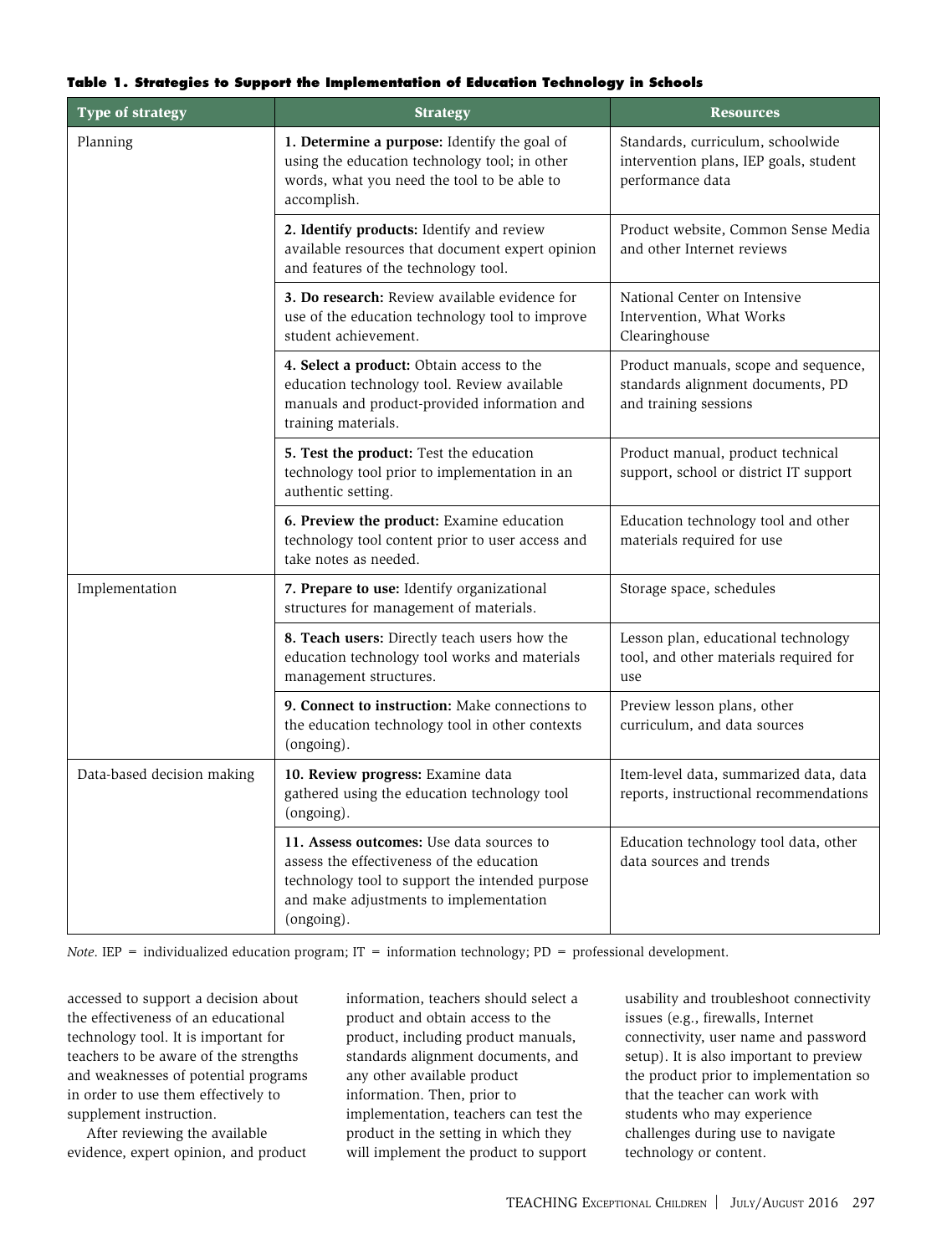#### **Implementation Strategies**

There are several additional strategies teachers can use in schools and classrooms to counteract obstacles associated with implementation, beginning with preparing for use. Implementing education technology requires preparation on the part of a teacher. The teacher needs to identify when tools will be used, plan for time that will be needed to manage devices during sessions, and establish guidelines for users. Similarly, when implementing a new education technology tool, it is important to teach users how to use the tool, rather than assuming users will have the skills to navigate the interface independently. Although many educational games and apps are designed to be intuitive for students, even young children, students are likely to need explicit support (i.e., modeling and guided practice) prior to independent use. There are also typically semifragile materials associated with education technology. Thus, to support efficient and effective use of these materials, users need to know the rules of use, including examples and non-examples of how to use the tools, where materials are stored, and how and when they can be accessed.

There are several strategies teachers can use to integrate technology with other classroom instruction. These include direct opportunities to connect to education technology content or experiences during traditional instruction (e.g., reviewing or completing activities in educational games and apps as a whole class or in small groups) and indirect opportunities to connect to educational content or experiences (e.g., referring to characters and themes, concepts, or problem sets students may have encountered in an educational game or app).

#### **Data-Based Decision-Making Strategies**

Teachers can also use data-based decision-making strategies in schools and classrooms to counteract obstacles associated with education technology. Teachers can review progress data

(e.g., data dashboards) that track student performance and learning. These data can be highly useful for making instructional adjustments and other low-stakes decisions. They may also be useful for communicating progress to other teachers and parents alongside other data sources. At established intervals, teachers implementing education technology should also consider how the introduction of the product has contributed (or not) to student learning. If student performance data (e.g., results of CBMs) do not indicate students are making progress using the tool, teachers may want to consider alternative approaches to instruction.

*Ms. Williams realizes the evidence supporting the use of educational games and apps to improve student achievement is thin while at the same time she recognizes that technology is an important part of education in the 21st century. She has observed many of the obstacles to effective implementation yet believes if educational games and apps are carefully and strategically implemented, they can improve student learning.*

*Like other teachers at Hope Elementary School, Ms. Williams uses an established online database to summarize her students' screening and progress monitoring data and discern which students may require additional support to meet IEP goals and develop proficiency in core content areas. This fall, after reviewing her students' mathematics data, she identified several first-grade students on her caseload that could benefit from increased support. To supplement her mathematics instruction, Ms. Williams reviews available information about mathematics interventions on the NCII website and determines that NumberShire, a technology-based gaming intervention, best matches her students' academic needs and the resources available in her school building.*

*Based on her review of the NumberShire website, NumberShire teacher guide, and description of NumberShire in the Apple App Store, Ms. Williams concludes she likes NumberShire because she and her* 

*students can easily access it through the data system using a desktop computer or the new tablets the school has purchased. She can give students access to NumberShire using a flexible schedule and a variety of delivery formats (e.g., whole class, small group, one-to-one). In addition, there is strong alignment between NumberShire and the Whole Number Foundations Level 1 intervention program that she is already using in her classroom. Ms. Williams also likes that NumberShire provides her students with explicit instruction in whole-number concepts, which are essential to developing early numeracy skills and part of the CCSS-M that she and other teachers are charged with preparing students to meet. She appreciates how NumberShire provides struggling learners with frequent opportunities to learn about wholenumber concepts that involve explicit modeling, guided practice, independent practice, and academic feedback and that these interactions present math content in fun and meaningful ways. Most important, through her review of the information on the NCII website, Ms. Williams has also identified promising evidence for the effect of the NumberShire intervention on student math learning through available research studies.*

*Prior to using NumberShire in her classroom, Ms. Williams tests a demo of the intervention and buys an individual license to confirm the product will work using the school's tablets and the Wi-Fi connection in her classroom. In testing the materials, Ms. Williams determines all students will need headphones to play NumberShire during class time and that she will need to establish a workstation for storing headphones and tablets when they are not in use. In order to support her students in efficiently transitioning between traditional instructional activities and NumberShire and to make sure students understand how to care for mobile devices, Ms. Williams teaches her students a few tablet-use routines before they begin the intervention (e.g., use two hands when carrying the tablet, always sit down when using the tablet, keep it dry and free from food or drink, turn off the screen when the teacher is*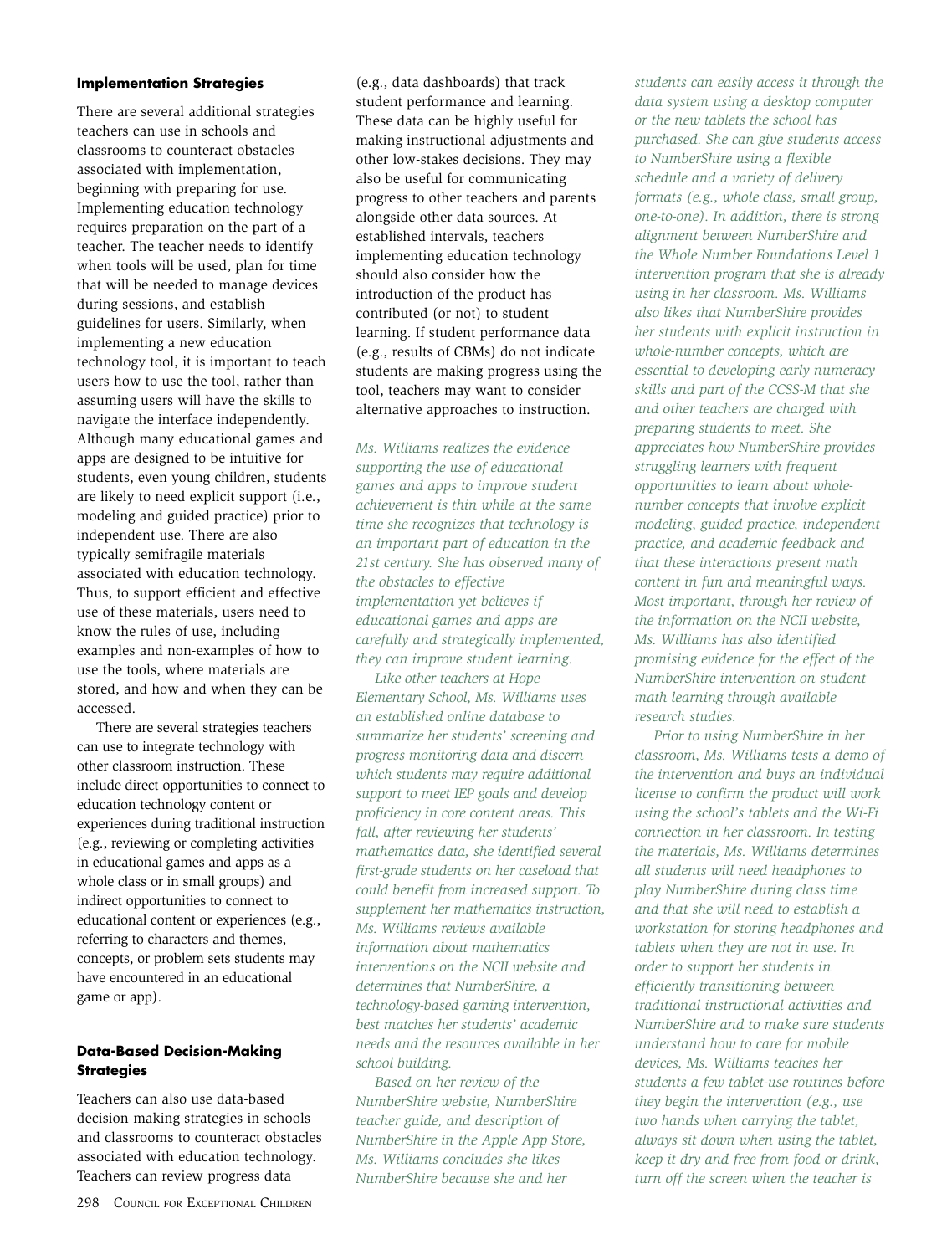*talking or tablet time is over, put devices away in their dock when finished using).*

*In her previous experience with educational technology, Ms. Williams observed a divide between technologybased activities and daily teaching. Because the NumberShire intervention is linked to a data system, she can view and print student reports that integrate real-time formative assessment data and diagnostic information generated during NumberShire gameplay. She uses the data reports to guide her instruction and to communicate to parents and teachers about student progress. In preparation for an upcoming IEP meeting, Ms. Williams reviews Jimmy's progress in NumberShire and notices he is continuing to struggle in a couple of areas—one of which involves comparing numbers (see Figure 1). Through the NumberShire data system, Ms. Williams is able to print a report she can share with Jimmy's parents that identifies the specific skills he has mastered and where he is still having trouble. In addition, on the basis of Jimmy's progress, Ms. Williams receives instructional recommendations and routines she and other teachers can use to provide Jimmy with additional instruction and practice to ensure he is successful in meeting IEP goals and objectives.*

#### **Conclusion**

In the absence of compelling evidence for the use of educational games and apps to support student achievement, schools and teachers need to be cautious in their implementation of new initiatives. In recent years, the influence of a booming gaming industry has vastly increased the interest level of educational games and apps for students (Thai et al., 2009; Young et al., 2012) at the same time that a number of federal initiatives have invested in the development and rigorous testing of education technology tools (e.g., Institute of Education Sciences special and general education technology competitions). In addition, there has been an uptick in the kinds of technology-based data tools and systems that are available to

meet increased demand for data use and evidence in schools (Hess & Little, 2015). Education technology offers a number of potential benefits that can support student achievement, including its promise for engaging and motivating struggling learners and its utility for differentiating and increasing the intensity of instruction and intervention. However, the availability of education technology does not guarantee these benefits. To realize the potential benefits of education technology in schools and classrooms, it is important that teachers are informed about technology products and take careful steps to integrate education technology with classroom instruction. By being strategic, teachers can more effectively implement education technology to support students with or at risk for learning disabilities.

#### **References**

- Apple. (2015). *iPad in education: App Store. Whatever the lesson, make apps part of the plan*. Retrieved from http://www [.apple.com/education/ipad/apps-books](http://www.apple.com/education/ipad/apps-booksand-more/)and-more/
- Atkins, D. E., Bennett, J., Brown, J. S., Chopra, A., Dede, C., Fishman, B., . . . Williams, B. (2010). *Transforming American education: Learning powered by technology*. Washington, DC: U.S. Department of Education, Office of Educational Technology. Retrieved from [http://www.ed.gov/sites/default/files/](http://www.ed.gov/sites/default/files/netp2010.pdf) netp2010.pdf
- Baker, S. K., Fien, H., & Baker, D. L. (2010). Robust reading instruction in the early grades: Conceptual and practical issues in the integration and evaluation of tier 1 and tier 2 instructional supports. *Focus on Exceptional Children*, *42*(9), 1–20.
- Bransford, J. D., Brown, A. L., & Cocking, R. R. (2000). *How people learn: Brain, mind, experience, and school*. Washington, DC: National Academy Press.
- Doabler, C. T., Nelson, N. J., Fien, H., Clarke, B., & McCammon, S. (2014). *The development and validation of the NumberShire coaching and implementation tutor: Supporting schools to scale up evidence based education technology and improve data based decision-making*. Proposal submitted to the Office of Special Education Programs, Stepping

Up Technology Implementation Competition.

- Dynarski, M., Agodini, R., Heaviside, S., Novak, T., Carey, N., Campuzano, L., . . . Sussex, W. (2007). *Effectiveness of reading and mathematics software products: Findings from the first student cohort* (Report to Congress No. NCEE 2007-4005). Washington, DC: U.S. Department of Education, Institute of Education Sciences. Retrieved [from http://files.eric.ed.gov/fulltext/](http://files.eric.ed.gov/fulltext/ED496015.pdf) ED496015.pdf
- Edyburn, D. L. (2013). Critical issues in advancing the special education technology evidence base. *Exceptional Children*, *80*, 7–24.
- Fien, H., Doabler, C. T., Nelson, N. J., Kosty, D. B., & Clarke, B. (in press). An examination of the promise of the NumberShire Level 1 gaming intervention to improve student math outcomes. *Journal of Research on Educational Effectiveness*.
- Fien, H., Nelson, N. J., Doabler, C. T., & Clarke, B. (2015). *A multi-site randomized controlled trial to assess the efficacy of the NumberShire Level 1 gaming intervention for improving math outcomes for students with or at risk for math learning disabilities*. Proposal submitted to the Institute of Education Sciences.
- Friedman, L. (2013). The App Store turns five: A look back and forward. *Macworld*. Retrieved from http://www. macworld.com/article/2043841/the-app[store-turns-five-a-look-back-and-forward.](http://www.macworld.com/article/2043841/the-appstore-turns-five-a-look-back-and-forward.html) html
- Grunwald Associates. (2010). *Educators, technology and 21st century skills: Dispelling five myths. A study on the connection between K–12 technology use and 21st century skills*. Bethesda, MD: Author. Retrieved from http:// [www.grunwald.com/pdfs/Educators\\_](http://www.grunwald.com/pdfs/Educators_Technology_21stCentury-Skills_GRUNWALD-WALDEN_Report.pdf) Technology\_21stCentury-Skills\_ GRUNWALD-WALDEN\_Report.pdf
- Hess, F. M., & Little, B. (2015). *"Moneyball" for education: Using data, evidence, and evaluation to improve federal education policy*. Washington, DC: American Enterprise Institute, Results for America. Retrieved from https://www.aei. [org/wp-content/uploads/2015/03/](https://www.aei.org/wp-content/uploads/2015/03/Moneyball-for-education.pdf) Moneyball-for-education.pdf
- Kame'enui, E. J., & Simmons, D. C. (1999). Beyond effective practices to schools as host environments: Building and sustaining a school-wide intervention model in beginning reading for all children. *Australasian Journal of Special Education*, *23*, 100–127. doi:10.1080/1030011990230204